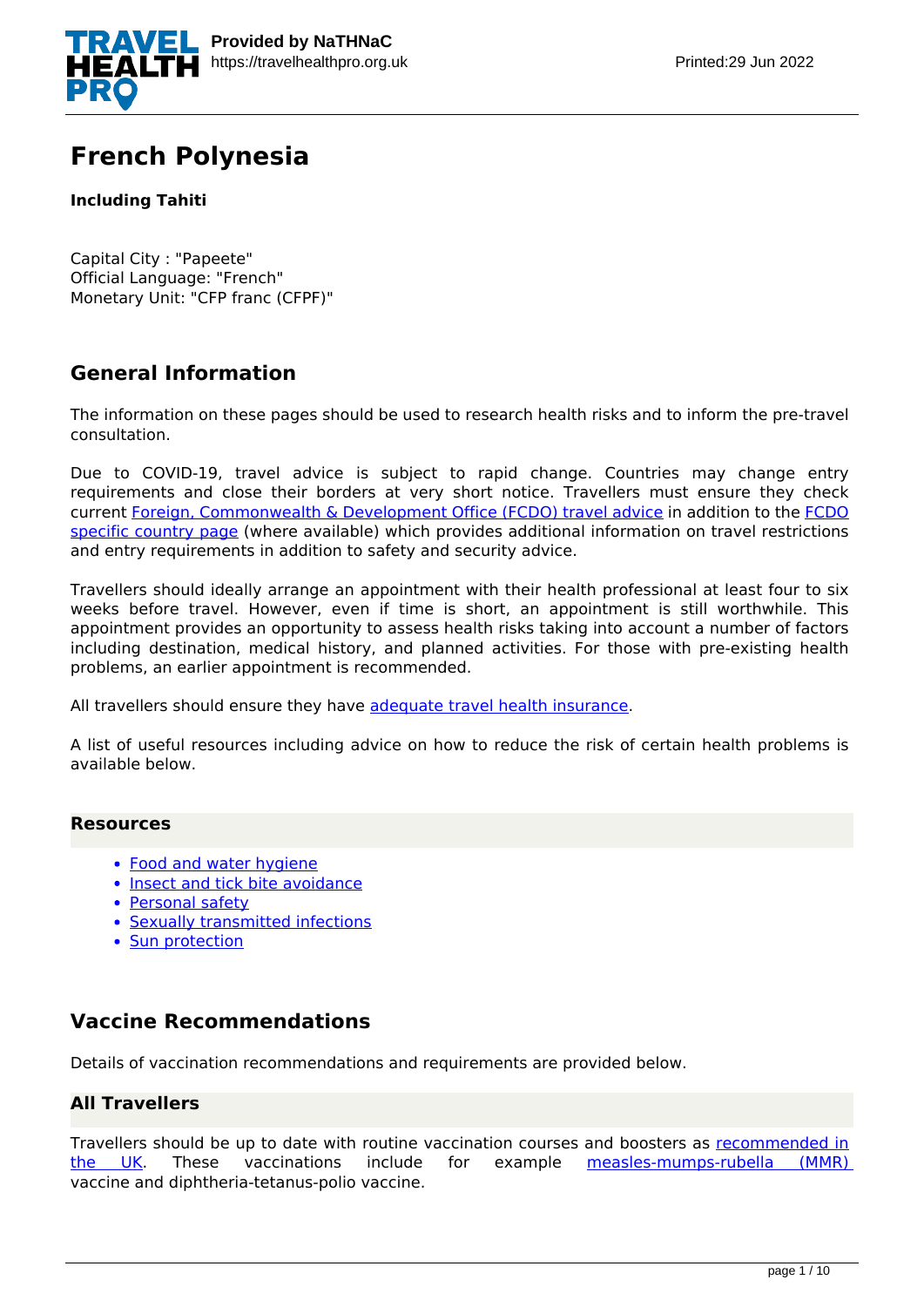

Country specific diphtheria recommendations are not provided here. Diphtheria tetanus and polio are combined in a single vaccine in the UK. Therefore, when a tetanus booster is recommended for travellers, diphtheria vaccine is also given. Should there be an outbreak ofdiphtheria in a country, diphtheria vaccination guidance will be provided.

Those who may be at increased risk of an infectious disease due to their work, lifestyle choice, or certain underlying health problems should be up to date with additional recommended vaccines. See the individual chapters of the 'Green Book' [Immunisation against infectious disease](https://www.gov.uk/government/collections/immunisation-against-infectious-disease-the-green-book) for further details.

## **Certificate Requirements**

Please read the information below carefully, as certificate requirements may be relevant to certain travellers only. For travellers further details, if required, should be sought from their healthcare professional.

- There is **no risk of yellow fever** in this country, however, there is a certificate requirement.
- Under International Health Regulations, a yellow fever vaccination certificate is required from travellers over 1 year of age arriving from countries with risk of yellow fever transmission and for travellers having transited for more than 12 hours through an airport of a country with risk of yellow fever transmission.
- According to World Health Organization (WHO), from 11 July 2016 (for all countries), the yellow fever certificate will be valid for the duration of the life of the person vaccinated. As a consequence, a valid certificate, presented by arriving travellers, cannot be rejected on the grounds that more than ten years have passed since the date vaccination became effective as stated on the certificate; and that boosters or revaccination cannot be required.
- [View the WHO list of countries with risk of yellow fever transmission.](https://nathnacyfzone.org.uk/factsheet/65/countries-with-risk-of-yellow-fever-transmission)

## **Most Travellers**

The vaccines in this section are recommended for most travellers visiting this country. Information on these vaccines can be found by clicking on the blue arrow. Vaccines are listed alphabetically.

## **Tetanus**

Tetanus is caused by a toxin released from *Clostridium tetani* and occurs worldwide. Tetanus bacteria are present in soil and manure and may be introduced through open wounds such as a puncture wound, burn or scratch.

#### **Prevention**

Travellers should thoroughly clean all wounds and seek appropriate medical attention.

## **Tetanus vaccination**

- Travellers should have completed a primary vaccination course according to the UK schedule.
- If travelling to a country where medical facilities may be limited, a booster dose of a tetanuscontaining vaccine is recommended if the last dose was more than ten years ago even if five doses of vaccine have been given previously.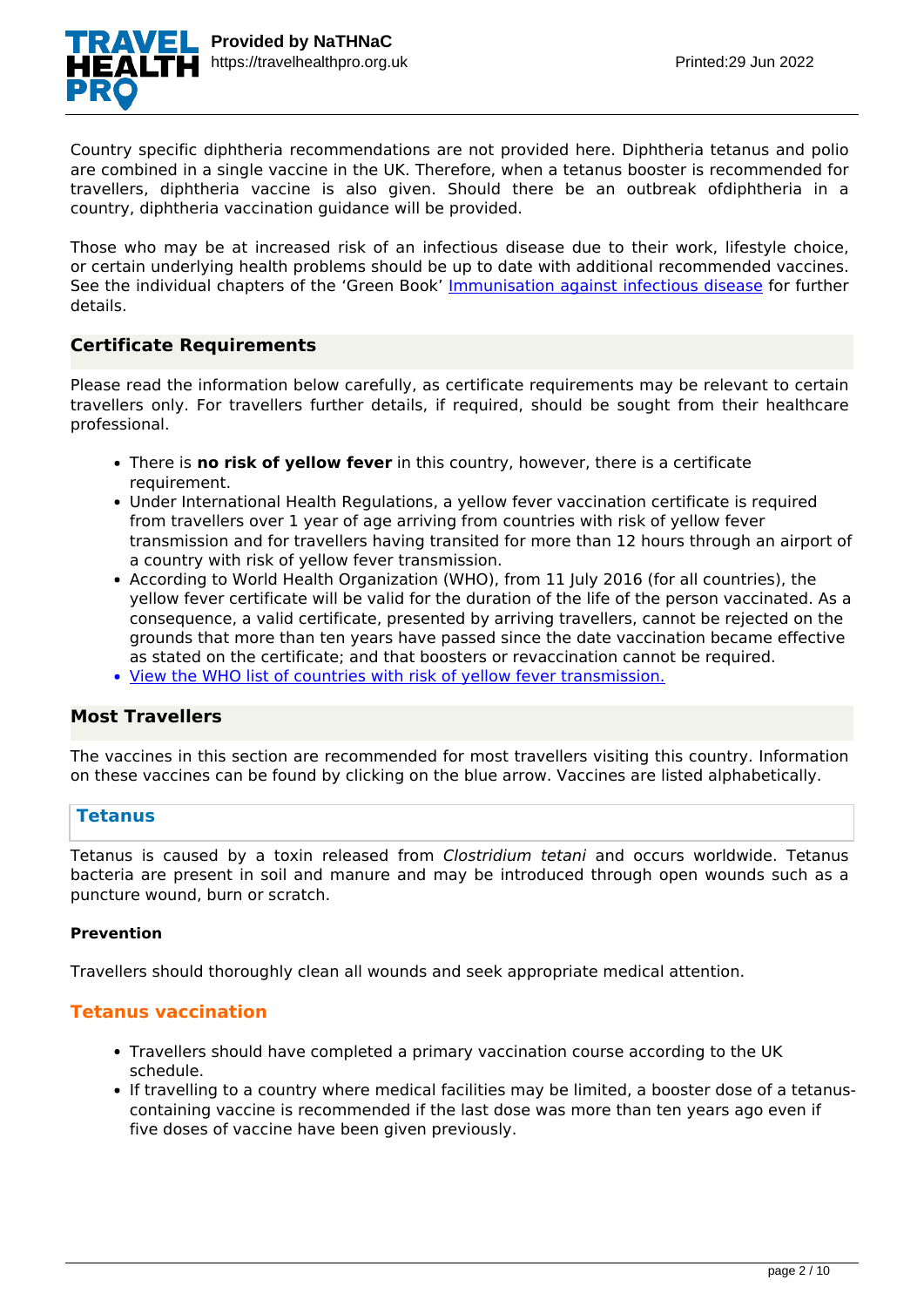

Country specific information on medical facilities may be found in the 'health' section of [the FCDO](https://www.gov.uk/foreign-travel-advice/french-polynesia) [foreign travel advice](https://www.gov.uk/foreign-travel-advice/french-polynesia) website.

[Tetanus in brief](https://travelhealthpro.org.uk/disease/168/tetanus)

## **Some Travellers**

The vaccines in this section are recommended for some travellers visiting this country. Information on when these vaccines should be considered can be found by clicking on the arrow. Vaccines are listed alphabetically.

## **Hepatitis A**

Hepatitis A is a viral infection transmitted through contaminated food and water or by direct contact with an infectious person. Symptoms are often mild or absent in young children, but the disease becomes more serious with advancing age. Recovery can vary from weeks to months. Following hepatitis A illness immunity is lifelong.

Those at increased risk include travellers visiting friends and relatives, long-stay travellers, and those visiting areas of poor sanitation.

#### **Prevention**

All travellers should take care with personal, food and water hygiene.

## **Hepatitis A vaccination**

Vaccination is recommended for those whose activities put them at increased risk. This includes:

- those who are staying with or visiting the local population.
- frequent and/or long-stay travellers to areas where sanitation and food hygiene are likely to be poor.
- adventure travellers visiting rural areas and staying in basic accommodation such as backpackers.
- those with existing medical conditions such as liver disease or haemophilia.
- men who have sex with men.
- injecting drug users.
- those who may be exposed to the virus through their work.
- those going to areas of hepatitis A outbreaks who have limited access to safe water and medical care.

[Hepatitis A in brief](https://travelhealthpro.org.uk/disease/70/hepatitis-a)

## **Hepatitis B**

Hepatitis B is a viral infection; it is transmitted by exposure to infected blood or body fluids. This mostly occurs during sexual contact or as a result of blood-to-blood contact (for example from contaminated equipment during medical and dental procedures, tattooing or body piercing procedures, and sharing of intravenous needles). Mothers with the virus can also transmit the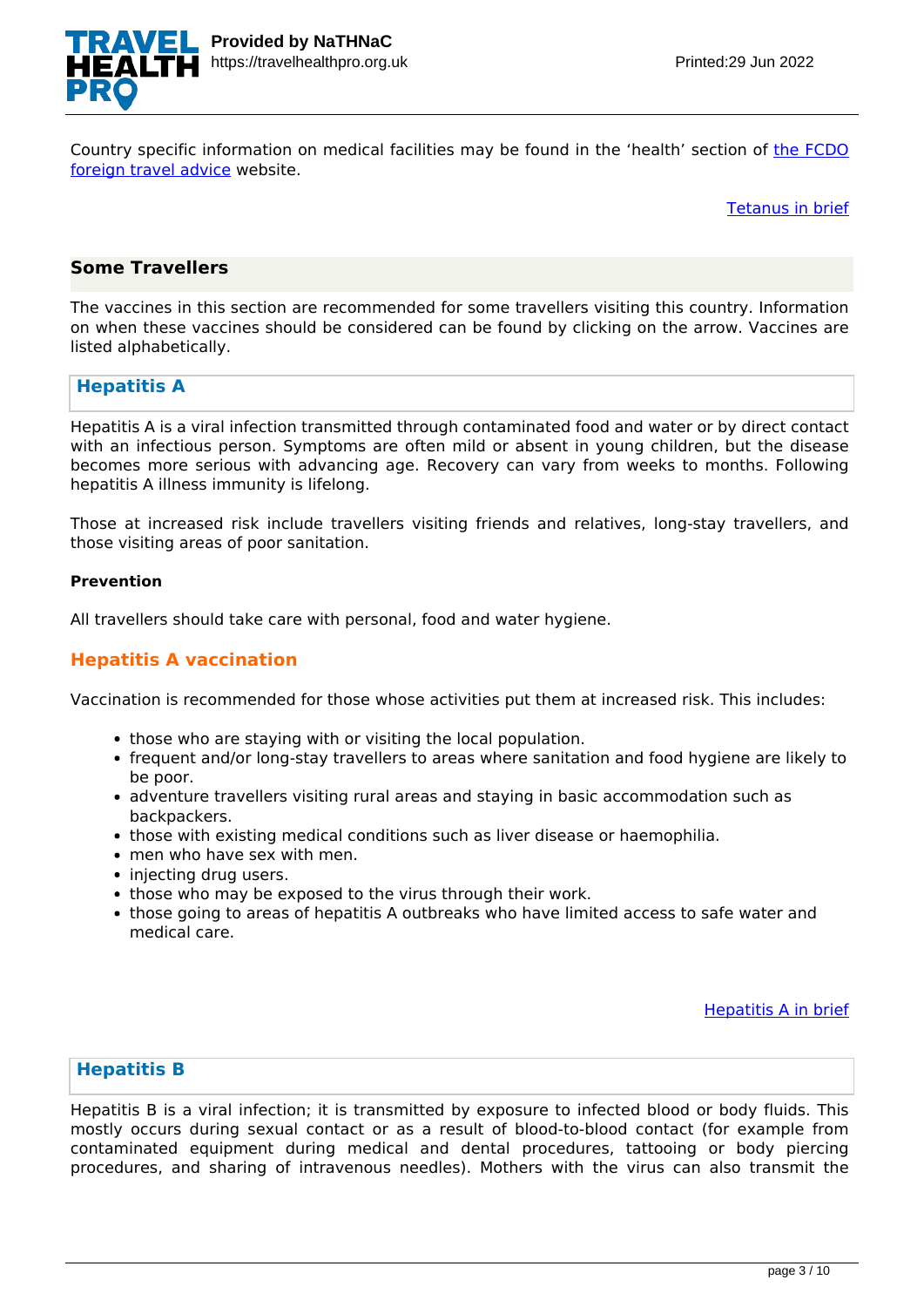

infection to their baby during childbirth.

#### **Hepatitis B in French Polynesia**

2% or more of the population are known or thought to be persistently infected with the hepatitis B virus (intermediate/high prevalence).

#### **Prevention**

Travellers should avoid contact with blood or body fluids. This includes:

- avoiding unprotected sexual intercourse.
- avoiding tattooing, piercing, public shaving, and acupuncture (unless sterile equipment is used).
- not sharing needles or other injection equipment.
- following universal precautions if working in a medical/dental/high risk setting.

A sterile medical equipment kit may be helpful when travelling to resource poor areas.

## **Hepatitis B vaccination**

Vaccination could be considered for all travellers, and is recommended for those whose activities or medical history put them at increased risk including:

- those who may have unprotected sex.
- those who may be exposed to contaminated needles through injecting drug use.
- those who may be exposed to blood or body fluids through their work (e.g. health workers).
- those who may be exposed to contaminated needles as a result of having medical or dental care e.g. those with pre-existing medical conditions and those travelling for medical care abroad including those intending to receive renal dialysis overseas.
- long-stay travellers.
- those who are participating in contact sports.
- families adopting children from this country.

[Hepatitis B in brief](https://travelhealthpro.org.uk/disease/71/hepatitis-b)

## **Rabies (Bat Lyssavirus)**

Although rare, bat lyssaviruses (bat rabies) can be transmitted to humans or other animals following contact with the saliva of an infected bat most often by a bite. The disease can also be transmitted if the saliva of an infected bat gets into open wounds or mucous membranes (such as on the eye, nose or mouth). Bat lyssaviruses can cause disease in humans that is indistinguishable from rabies.

Symptoms can take some time to develop, but when they do the condition is almost always fatal.

The risk to most travellers is low. However, it is increased for certain occupations for example bat handlers and veterinarians, or certain activities such as caving.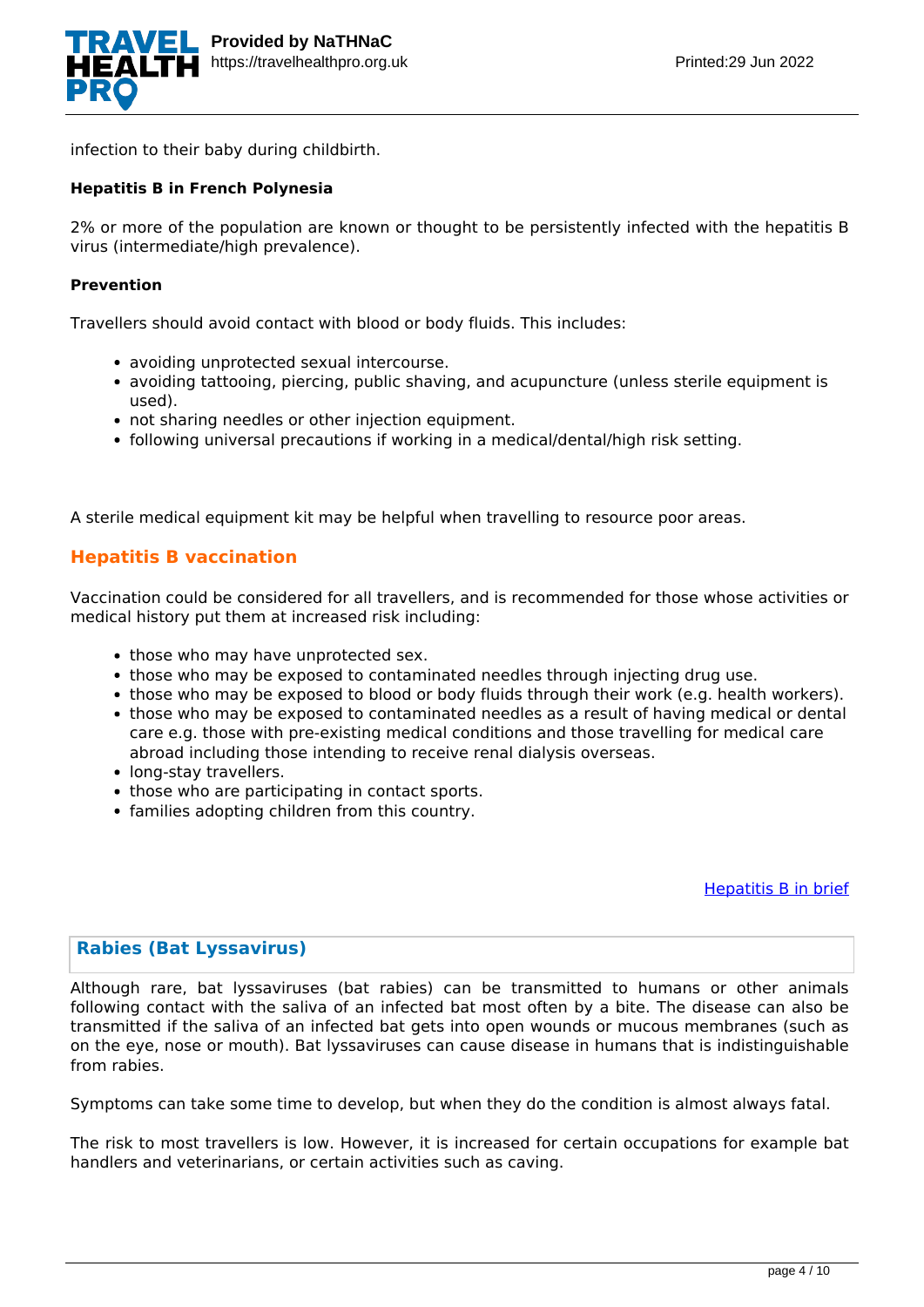

#### **Bat Lyssavirus in French Polynesia**

Rabies has not been reported in this country; therefore most travellers are considered to be at low risk. However, bats may carry bat lyssavirus (bat rabies).

#### **Prevention**

- Travellers should avoid contact with bats. Bites from bats are frequently unrecognised. Rabies-like disease caused by bat lyssaviruses is preventable with prompt post-exposure rabies management.
- Following a possible exposure, wounds should be thoroughly cleansed and an urgent local medical assessment sought, even if the wound appears trivial. Although rabies has not been reported in other animals in this country, it is sensible to seek prompt medical advice if bitten or scratched. It is possible, although very rare for bats to pass rabies like viruses to other animals including pets.
- Post-exposure treatment and advice should be in accordance with national quidelines.

## **Rabies vaccination**

- A full course of pre-exposure vaccines simplifies and shortens the course of post-exposure treatment and removes the need for rabies immunoglobulin which is in short supply worldwide.
- Pre-exposure rabies vaccinations are recommended for those who are at increased risk due to their work (e.g. laboratory staff working with the virus and those working with bats).
- Pre-exposure vaccines could be considered for those whose activities put them at increased risk of exposure to bats.

[Rabies in brief](https://travelhealthpro.org.uk/disease/148/rabies)

## **Typhoid**

Typhoid is a bacterial infection transmitted through contaminated food and water. Previous typhoid illness may only partially protect against re-infection.

Travellers who will have access to safe food and water are likely to be at low risk. Those at increased risk include travellers visiting friends and relatives, frequent or long-stay travellers to areas where sanitation and food hygiene are likely to be poor, and laboratory personnel who may handle the bacteria for their work.

#### **Typhoid in French Polynesia**

Typhoid fever is known or presumed to occur in this country.

#### **Prevention**

All travellers should take care with personal, food and water hygiene.

## **Typhoid vaccination**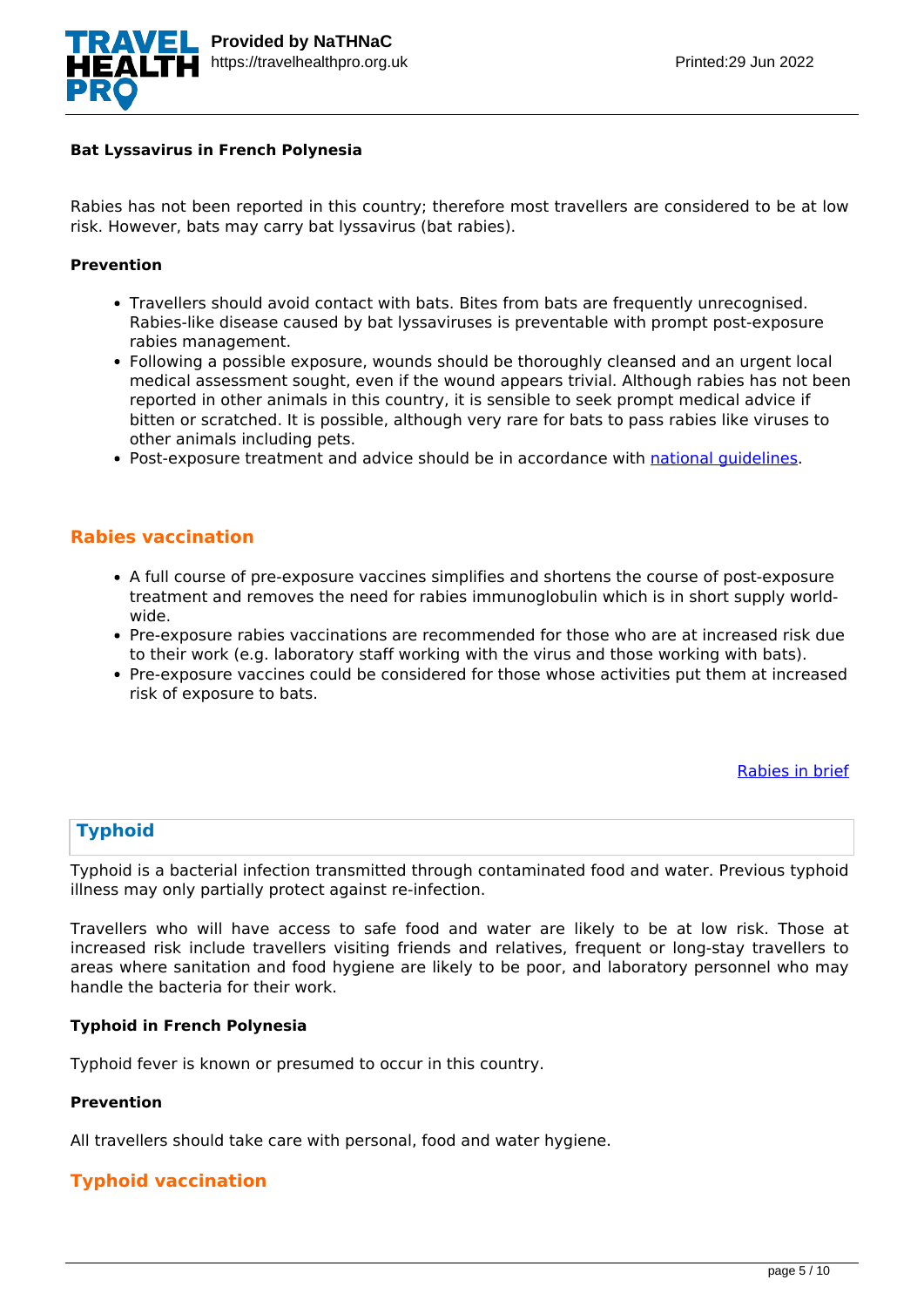

- Vaccination could be considered for those whose activities put them at increased risk (see above).
- Oral and injectable typhoid vaccinations are available.

[Typhoid in brief](https://travelhealthpro.org.uk/disease/184/typhoid-fever)

# **Other Risks**

There are some risks that are relevant to all travellers regardless of destination. These may for example include road traffic and other accidents, diseases transmitted by insects or ticks, diseases transmitted by contaminated food and water, sexually transmitted infections, or health issues related to the heat or cold.

Some additional risks (which may be present in all or part of this country) are mentioned below and are presented alphabetically. Select risk to expand information.

## **Biting insects or ticks**

Insect or tick bites can cause irritation and infections of the skin at the site of a bite. They can also spread certain diseases.

## **Diseases in Oceania Pacific Islands**

There is a risk of insect or tick-borne diseases in some areas of the Oceania Pacific Islands. This includes diseases such as [chikungunya.](https://travelhealthpro.org.uk/factsheet/27/chikungunya)

#### **Prevention**

- All travellers should avoid insect and tick bites day and night.
- There are no vaccinations (or medications) to prevent these diseases.

Further information about specific insect or tick-borne diseases for this country can be found, if appropriate on this page, in other sections of the country information pages and the [insect and tick](https://travelhealthpro.org.uk/factsheet/38/insect-and-tick-bite-avoidance) [bite avoidance factsheet](https://travelhealthpro.org.uk/factsheet/38/insect-and-tick-bite-avoidance).

## **Dengue**

Dengue is a viral infection transmitted by mosquitoes which predominantly feed between dawn and dusk. It causes a flu-like illness, which can occasionally develop into a more serious life-threatening form of the disease. Severe dengue is rare in travellers.

The mosquitoes that transmit dengue are most abundant in towns, cities and surrounding areas. All travellers to dengue areas are at risk.

## **Dengue in French Polynesia**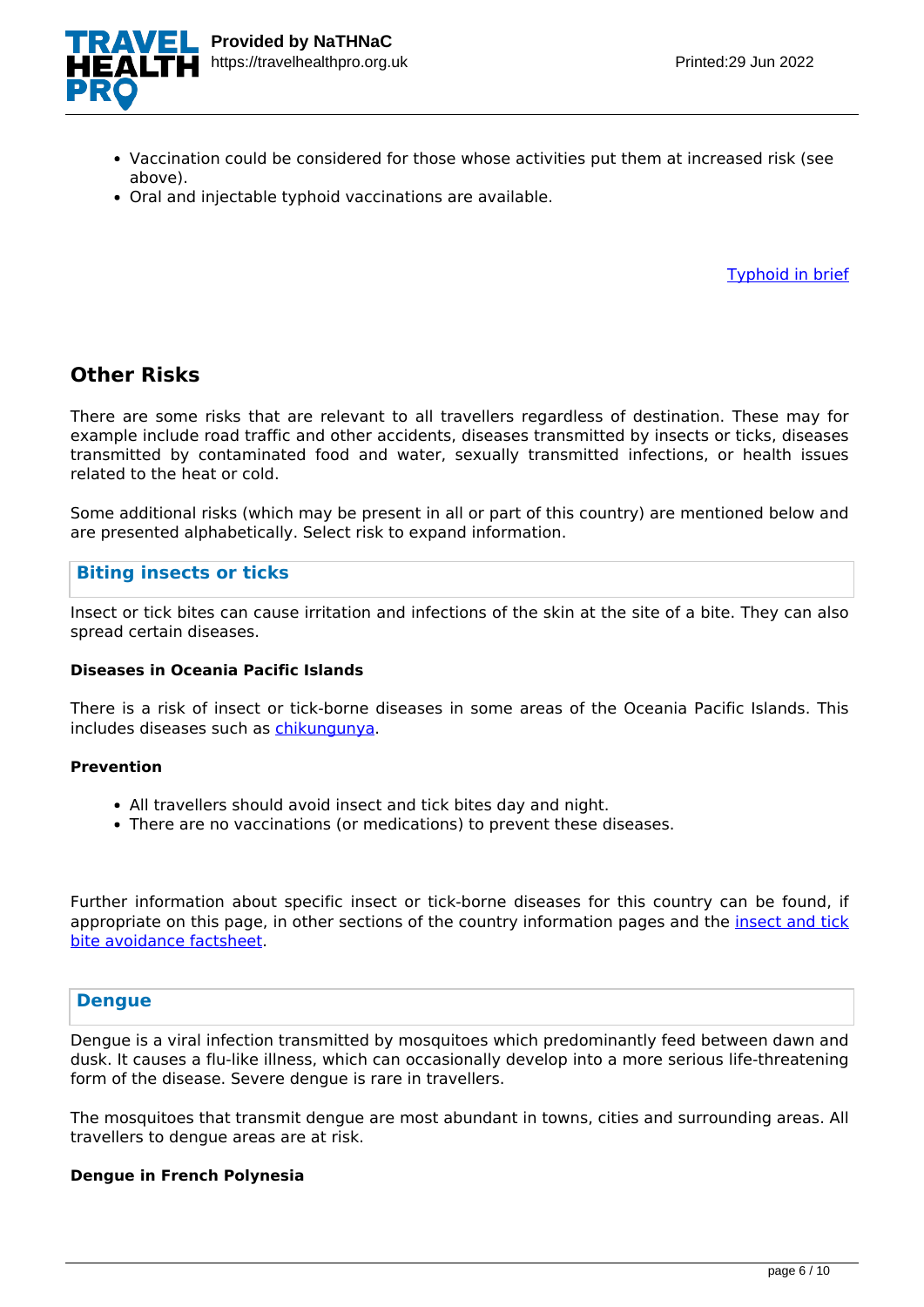

There is a risk of dengue in this country.

#### **Prevention**

- All travellers should avoid mosquito bites particularly between dawn and dusk.
- There is currently no medication or vaccination available for travellers to prevent dengue.

[Dengue in brief](https://travelhealthpro.org.uk/disease/42/dengue)

### **Influenza**

Seasonal influenza is a viral infection of the respiratory tract and spreads easily from person to person via respiratory droplets when coughing and sneezing. Symptoms appear rapidly and include fever, muscle aches, headache, malaise (feeling unwell), cough, sore throat and a runny nose. In healthy individuals, symptoms improve without treatment within two to seven days. Severe illness is more common in those aged 65 years or over, those under 2 years of age, or those who have underlying medical conditions that increase their risk for complications of influenza.

#### **Seasonal influenza in French Polynesia**

Seasonal influenza occurs throughout the world. In the northern hemisphere (including the UK), most influenza occurs from as early as October through to March. In the southern hemisphere, influenza mostly occurs between April and September. In the tropics, influenza can occur throughout the year.

#### **Prevention**

All travellers should:

- Avoid close contact with symptomatic individuals
- Avoid crowded conditions where possible
- Wash their hands frequently
- Practise 'cough hygiene': sneezing or coughing into a tissue and promptly discarding it safely, and washing their hands
- Avoid travel if unwell with influenza-like symptoms
- $\bullet$  A vaccine is available in certain circumstances (see below)\*

**\*In the UK, seasonal influenza vaccine is offered routinely each year to those at higher risk of developing of severe disease following influenza infection, and certain additional groups such as healthcare workers and children as part of the UK national schedule (see** [information](https://www.gov.uk/government/publications/influenza-the-green-book-chapter-19) [on vaccination](https://www.gov.uk/government/publications/influenza-the-green-book-chapter-19)**). For those who do not fall into these groups, vaccination may be available privately.**

If individuals at higher risk of severe disease following influenza infection are travelling to a country when influenza is likely to be circulating they should ensure they received a flu vaccination in the previous 12 months.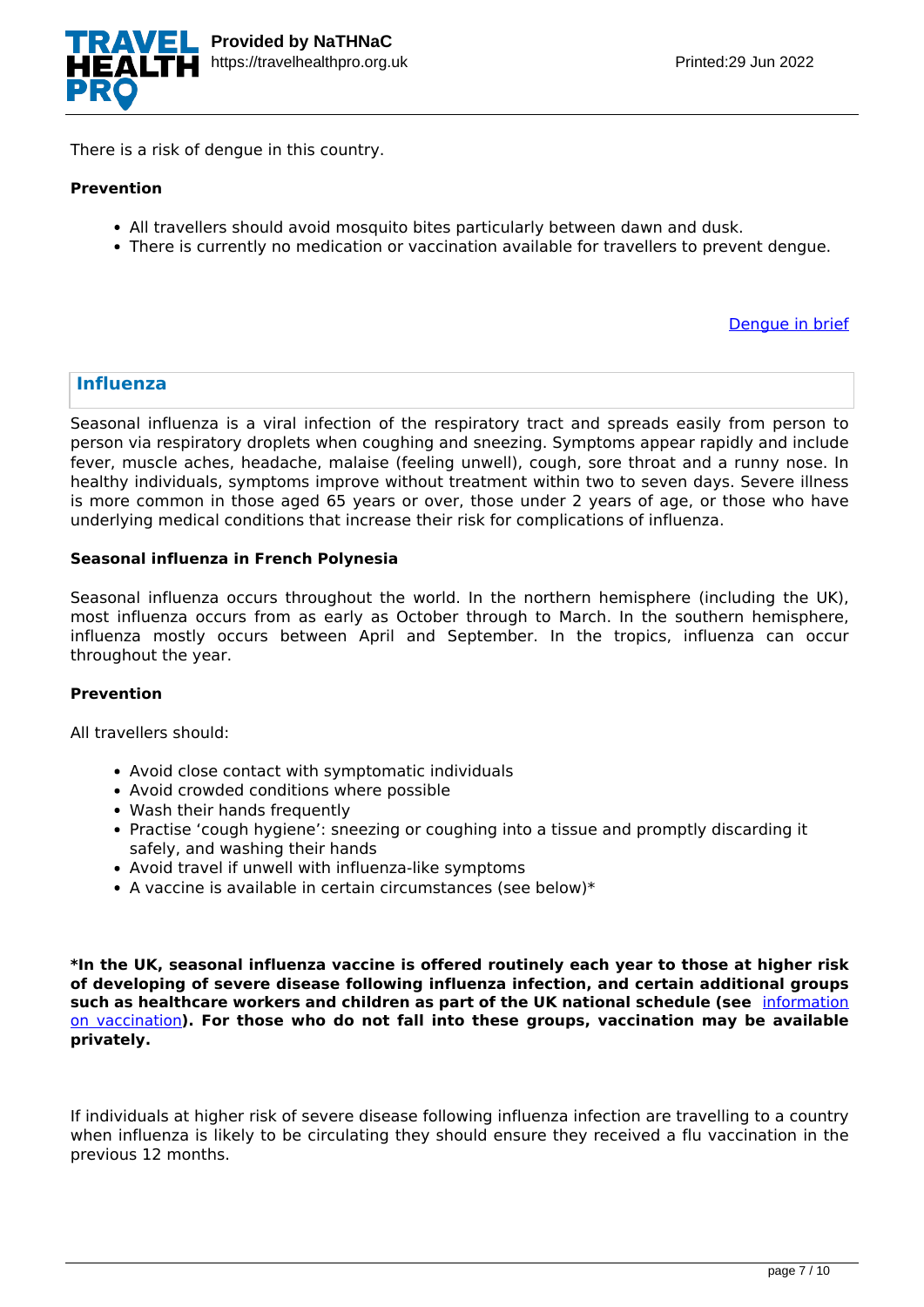

The vaccine used in the UK protects against the strains predicted to occur during the winter months of the northern hemisphere. It is not possible to obtain vaccine for the southern hemisphere in the UK, but the vaccine used during the UK influenza season should still provide important protection against strains likely to occur during the southern hemisphere influenza season, and in the tropics.

#### **Avian influenza**

Avian influenza viruses can rarely infect and cause disease in humans. Such cases are usually associated with close exposure to infected bird or animal populations. Where appropriate, information on these will be available in the outbreaks and news sections of the relevant country pages. Seasonal influenza vaccines will not provide protection against avian influenza.

[Avian influenza in brief](https://travelhealthpro.org.uk/disease/216/avian-influenza-bird-flu)

## **Outdoor air quality**

Poor air quality is a significant public health problem in many parts of the world. Exposure to high levels of air pollution over short time periods (e.g. minutes/hours/days) and longer time periods (e.g. years) is linked to many different acute and chronic health problems. These effects are mainly on the respiratory (lungs and airways) and cardiovascular (heart function and blood circulation) systems.

Current information on world air quality is available from the [world air quality index project](http://aqicn.org/map/world/).

#### **Prevention**

Travellers with health problems that might make them more vulnerable to the effects of air pollution who are travelling to areas of high pollution should:

- discuss their travel plans with their doctor, and carry adequate supplies of their regular medication
- take sensible precautions to minimise their exposure to high levels of air pollution
- check local air quality data and amend their activities accordingly
- take notice of any health advisories published by the local Ministry of Health and Department for Environment, and follow the guidance provided.

It is unclear if face masks are beneficial at reducing exposure and may make breathing more difficult for those with pre-existing lung conditions. Those who choose to use one should make sure that the mask fits well and know how to wear it properly.

[Outdoor air quality in brief](https://travelhealthpro.org.uk/disease/219/outdoor-air-quality)

## **Zika Virus**

Zika virus (ZIKV) is a viral infection transmitted by mosquitoes which predominantly feed between dawn and dusk. A small number of cases of sexual transmission of ZIKV have also been reported. Most people infected with ZIKV have no symptoms. When symptoms do occur they are usually mild and short-lived. Serious complications and deaths are not common. However, ZIKV is a cause of Congenital Zika Syndrome (microcephaly and other congenital anomalies) and neurological complications such as Guillain-Barré syndrome.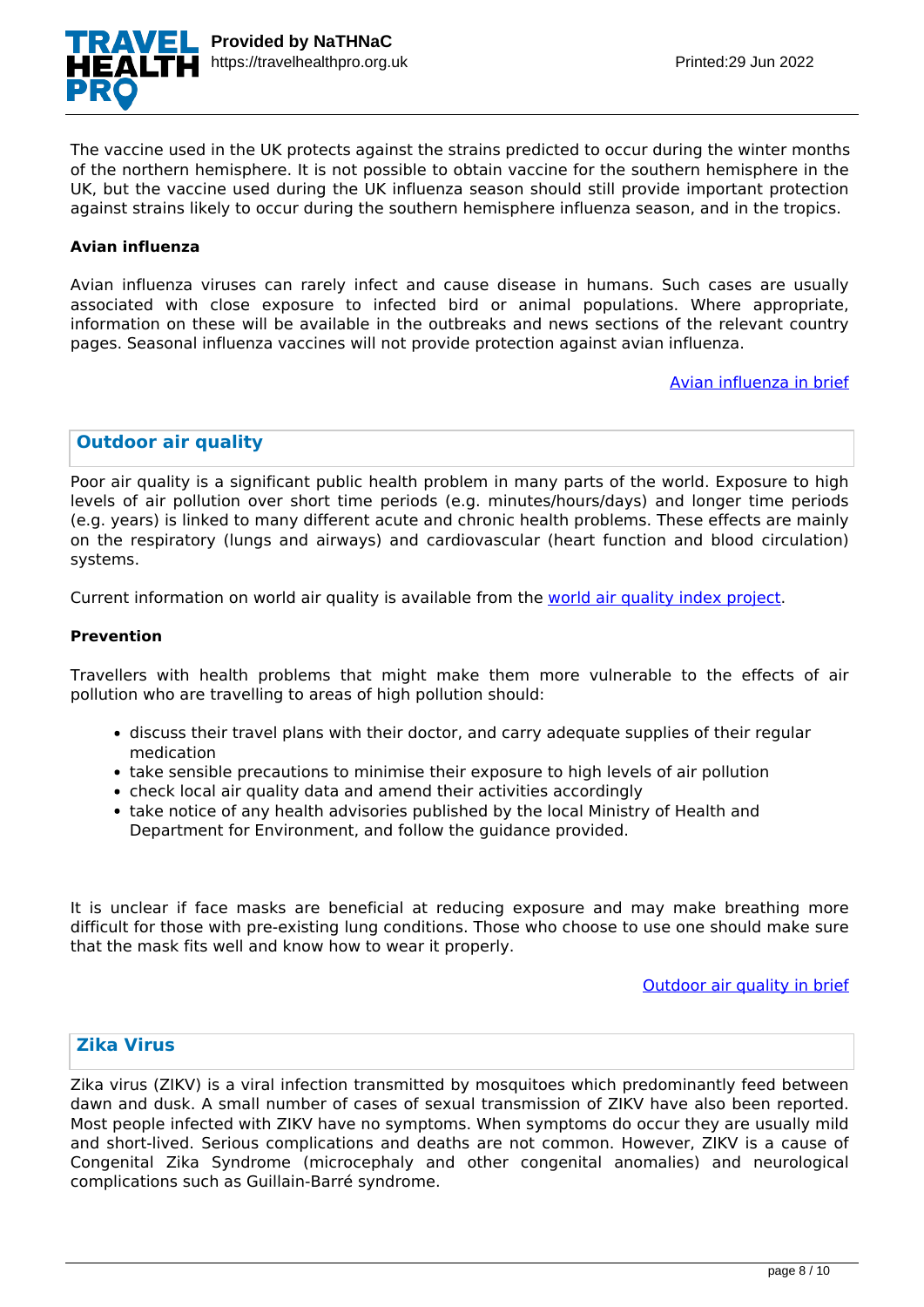

#### **Zika virus in French Polynesia**

There is a **very low risk of ZIKV** in this country.

#### **Prevention**

- All travellers should avoid mosquito bites particularly between dawn and dusk.
- There is no vaccination or medication to prevent ZIKV infection.

Pregnant women should seek medical advice if they develop ZIKV symptoms or are concerned.

[Zika virus in brief](https://travelhealthpro.org.uk/disease/196/zika-virus)

# **Covid-19**

COVID-19 disease is caused by the coronavirus SARS-CoV2. The main symptoms of COVID-19 are a new continuous cough, a high temperature, and a loss of, or change in, normal sense of taste or smell. Symptoms range from mild to life-threatening. Older people and [those with underlying health](https://www.nhs.uk/conditions/coronavirus-covid-19/people-at-higher-risk/) [problems](https://www.nhs.uk/conditions/coronavirus-covid-19/people-at-higher-risk/) are more likely to develop severe disease.

COVID-19 is spread through close contact with people who have the virus. It is mainly transmitted from person to person by breathing in droplets produced when someone infected with the virus breathes, speaks, coughs or sneezes. It is also spread by touching the infected droplets on surfaces, then touching the eyes, nose or mouth.

COVID-19 vaccines provide high levels of protection against severe illness, hospitalisation, or dying from the virus. Vaccination against COVID-19 reduces, but does not eliminate the risk of infection, so social distancing and personal and respiratory hygiene remain important interventions, particularly during overseas travel.

Travellers should always check the UK Foreign, Commonwealth & Development Office (FCDO) travel advice and their [country-specific pages](https://www.gov.uk/foreign-travel-advice) for the latest COVID-19 travel advisories which may include information on travel restrictions, quarantine, COVID-19 testing or vaccination requirements. This includes considering the recommendations and requirements for any transit countries.

Travellers should be aware that COVID-19 case numbers in individual countries/areas can increase rapidly, and healthcare capacity and country requirements can change at short notice.

# **Covid-19 In French Polynesia**

Most countries worldwide present a risk of exposure to COVID-19. The risk of COVID-19, public health policy, and travel advice or restrictions may change quickly, therefore travellers should ensure they have access to up to date information on COVID-19 and be prepared for rapid changes in guidance both before and during travel.

All travellers should check the FCDO travel advice and carefully consider their personal situation and risks of COVID-19 before travel to this country. This is particularly important in those at higher risk from COVID-19 who may wish to seek medical advice before travel.